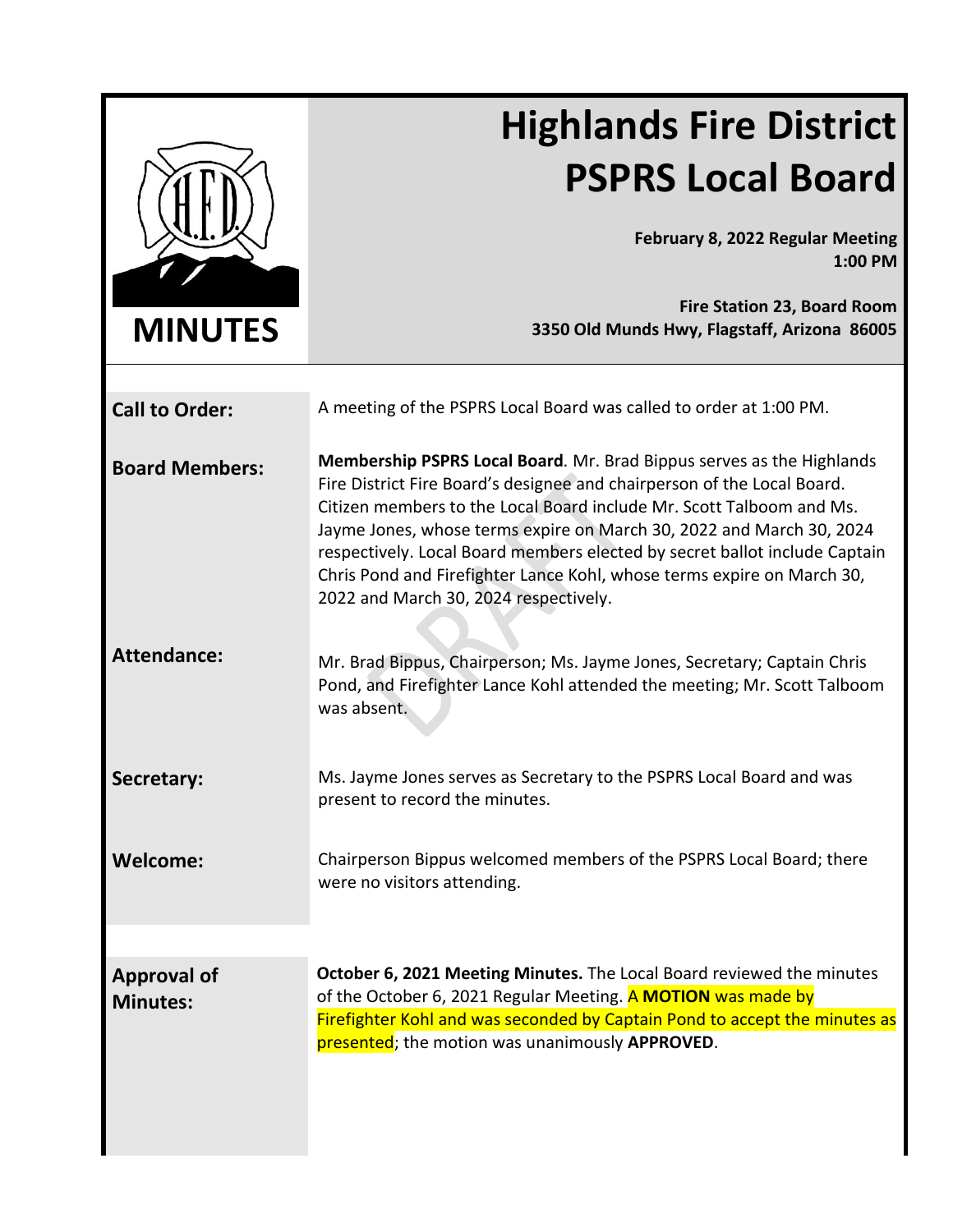# **Discussion and Possible Action:**

#### **A. Discuss Local Board membership.**

Ms. Jones Informed the Local Board that Mr. Talboom's and Captain Pond's terms of office on the Local Boad will expire on March 30, 2022 Mr. Talboom has expressed interest in serving another term; the Fire Board is expected to approve his appointment at the February 15, 2022 Fire Board meeting. A secret ballot election will occur in March to elect a PSPRS member to serve.

#### **B. Discuss legislative change related to PSPRS.**

Ms. Jones presented information summarizing HB2381 effective on January 1, 2022. The Local Board acknowledged the changes to their responsibilities. Chairperson Bippus requested Ms. Jones send a memo to PSPRS Local members to inform them of procedural changes to apply for retirement benefits. Ms. Jones informed the Local Board that there is an online PSPRS Conference on February 17, 2022 and will email registration information.

## **C. Discuss training requirement per A.R.S. § 38-847 (C).**

Ms. Jones informed the Local Board of the requirement to complete the PSPRS Board-prescribed local board training within 180 days after appointment ore election. The training is expected to be available online. Ms. Jones will send information abut the training when it becomes available.

### **D. Review the actuarial valuation per A.R.S. § 38-847(D)(7); presentation of HFD Actuarial Valuation Summary as of June 30, 2021.**

Ms. Jones provided a summary of the FY 2021 Actuarial Valuation. She informed the Local Board that because of the action taken by the Fire Board to pay-off the PSPRS Unfunded Liability, the report is not reflective of the current status. Ms. Jones informed the Board that currently the Funded Status is about 109%; however, the District has a 25 year obligation to pay-off Certificates of Participation (COPs) that were issued in July of 2021.

## **E. Review financial condition of the fund per A.R.S. § 38-847(D)(8).**

Ms. Jones provided a summary of the Comprehensive Annual Financial Report (CAFR) as of June 30, 2021. She informed the Board that the condition of the fund has improved significantly in the last several months. According to PSPRS website, there was a recordsetting amount of additional employer contributions and a recordsetting 27.8 percent return on investments for the 2021 fiscal year.